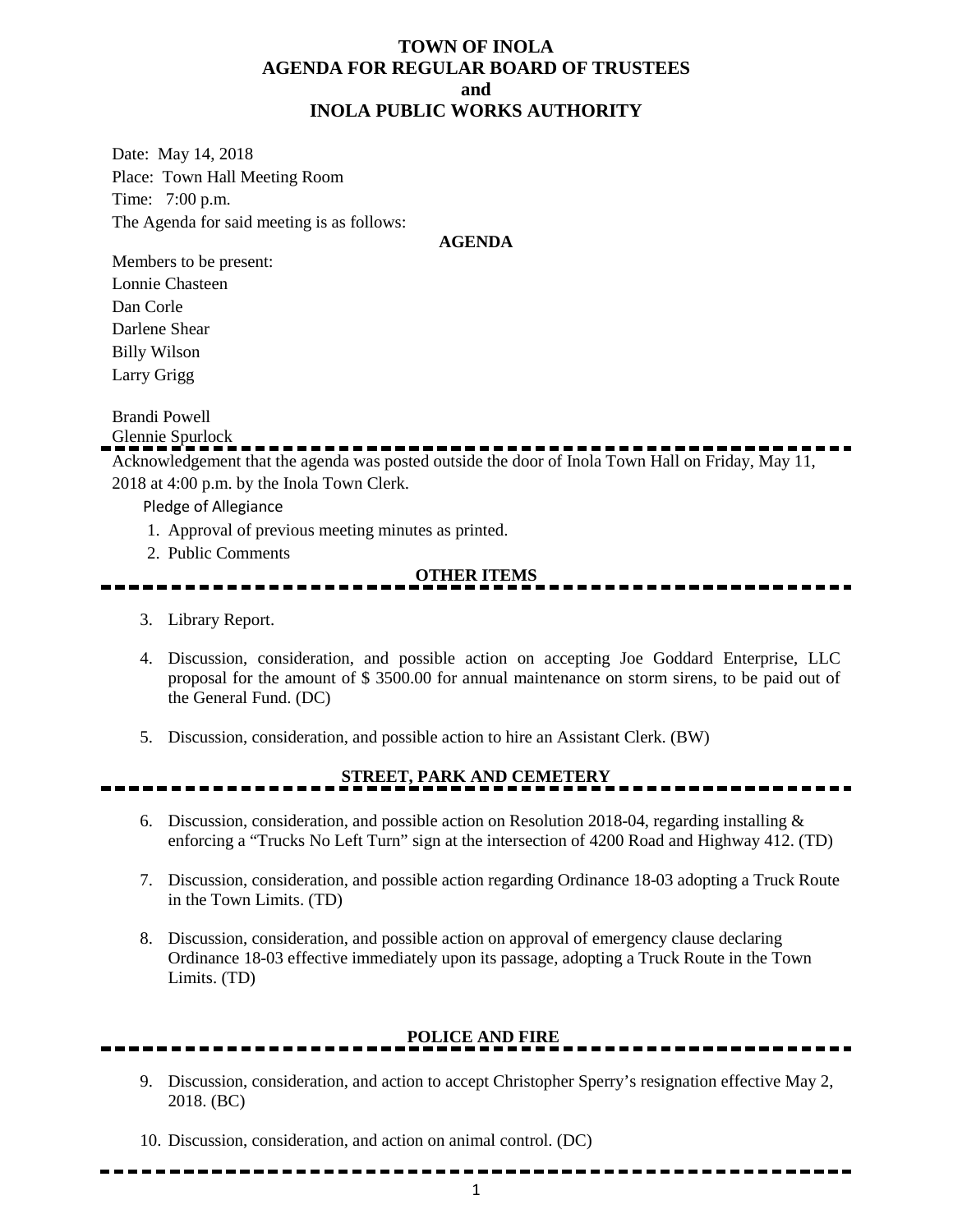- 11. Motion to go into PWA.
- 12. Return from PWA.
- 13. Approval of purchase orders as initialed.

# **MAYOR'S COMMENTS**

. .

 $14.$  Motion to adjourn.